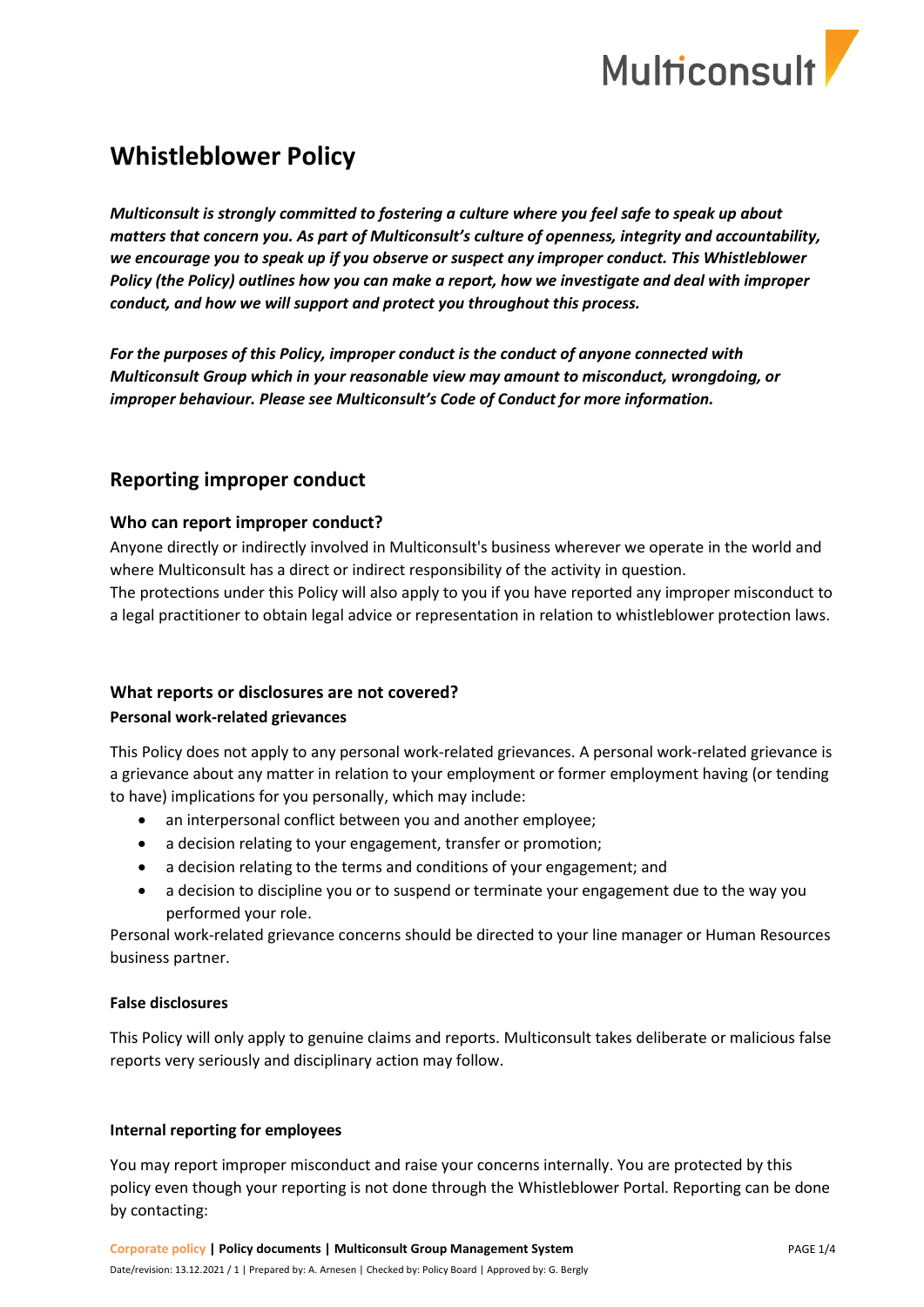

- Your line manager or manager above
- Local Compliance Officer (LCO) or Group Compliance Officer (GCO) for business ethics and violation of laws and regulations
- Local Safety Representative or HSE Manager
- Local HR Business Partner or equivalent
- For Information Security issues, to local IT department or Helpdesk channel
- External auditor in case of financial audit issues

#### **External reporting**

If you do not feel comfortable reporting the matter internally, or where you have previously reported an issue and believe that no action has been taken, or if you wish to remain anonymous, you may use our Whistleblower Portal.

We will keep all information contained in reported cases as confidential, except where we are required by law or where we are required to disclose to regulatory authorities, law enforcement agencies or our professional advisers.

#### **Anonymous reporting**

If requested, each whistleblower who uses the Whistleblower Portal will be provided with a confidential reference number to facilitate subsequent communication on an anonymous basis. External reports made in this way may be made anonymously. In cases where you have not consented to the disclosure of your identity, the matter may still be referred for investigation, in which case the investigator will take all reasonable steps to reduce the risk that you will be identified.

#### **Investigations**

#### **How reported matters will be handled**

Multiconsult will investigate improper conduct that has been reported under this Policy and determine what action will be taken (this may involve an internal enquiry or a more formal investigation). You will be told who is handling the matter, how you can contact and whether any further assistance is required from you. We will do our best to keep you updated on the progress of an investigation if we are able to in the circumstances.

#### **Fair treatment**

Where an investigation is undertaken, it will incorporate the following principles of procedural fairness:

- Prompt action and transparent communication in relation to the investigation and subsequent decisions
- Support for the accused should they choose to respond to the allegations in person
- Investigator and ultimate decision maker shall have no direct involvement in the alleged incident
- Confidential information regarding the investigation should only be communicated on a need to-know basis and all efforts should be made to ensure such details remain confidential
- Records will be maintained of meetings and interviews (and kept secure, with access by only authorized personnel), including details of those who attended and the agreed outcomes
- All relevant evidence will be lawfully obtained and carefully considered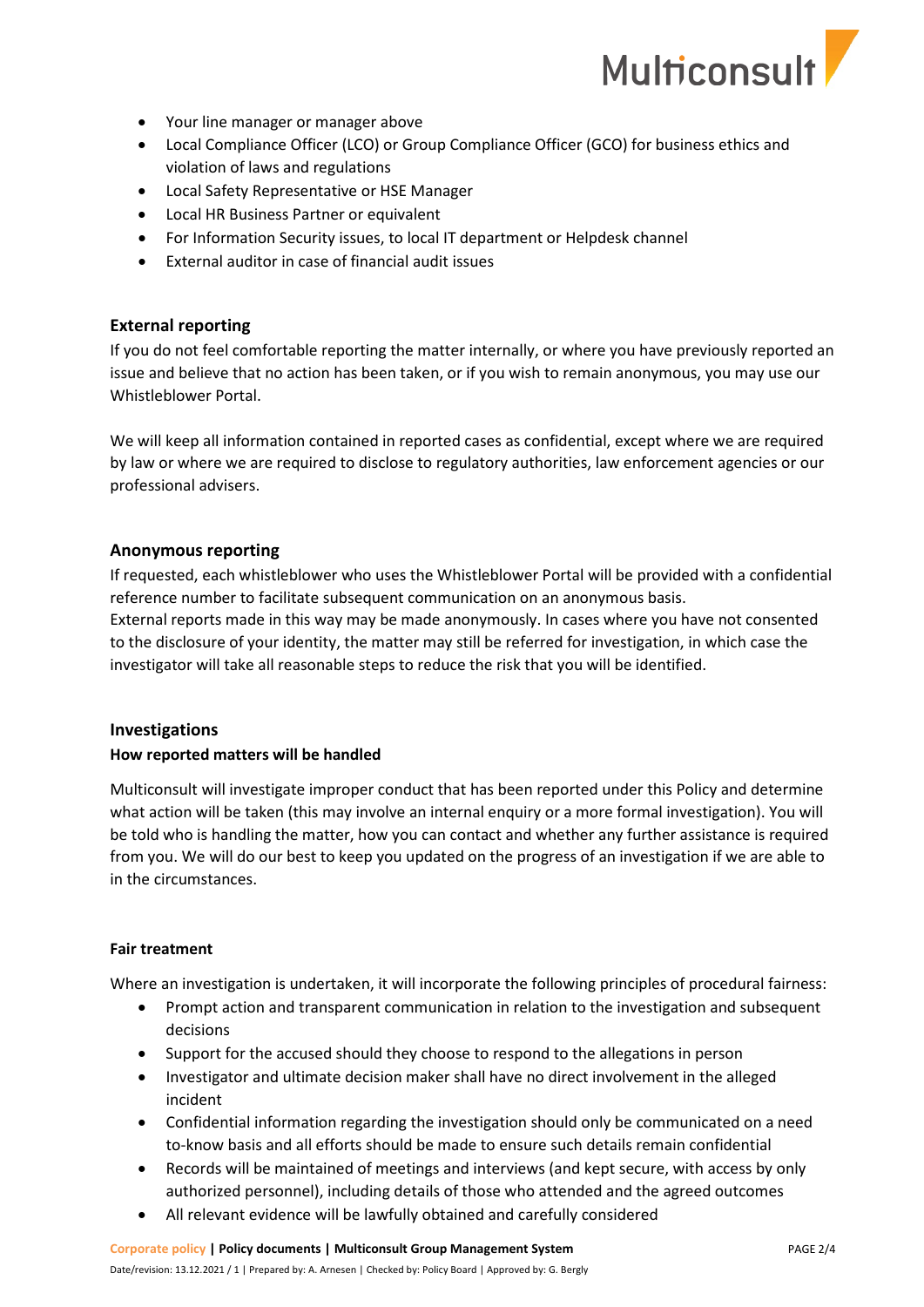

• Investigation findings and recommendations will be documented

#### **If concerns are raised about you**

Each named individual will be given the opportunity to be part of the investigation and to respond to any allegations made against them, prior to any decisions being made internally.

#### **Investigation findings**

The investigation may conclude with a report from the GCO/LCO/legal representative or another investigator. The report will include findings on the allegations and a summary of reviewed evidence. If permitted by law, the GCO/LCO/legal representative may inform the individual(s) against whom allegations have been made of the findings. All reports and meeting records will remain the property of Multiconsult and will not be shared with you or any person against whom allegations have been made.

#### **Protections**

You will not be personally disadvantaged by raising a report under this Policy, but this protection will not apply to the extent you yourself have taken part in any improper activities. Being personally disadvantaged includes, but is not limited to:

- dismissal, suspension or demotion;
- any form of harassment or victimisation, including being threatened; and
- discrimination

Any employee or contractor found to have engaged in such activities will be in breach of this Policy and will be subject to disciplinary action, which may include termination of employment.

## **Confidentiality**

All information we receive from you under this Policy will be treated as confidential. Multiconsult will not disclose this information without your express consent unless it is:

- as part of the investigation process;
- required by law
- to a legal practitioner for the purposes of obtaining legal advice or representation;

Our people are prohibited from revealing your identity or revealing details that could lead to you being identified, unless they have obtained your express consent. All reasonable steps will be taken to reduce the risk of identifying you without your permission. Should your identity, or information leading to your identity be disclosed during an investigation, it is expected that it is kept confidential by all parties.

If you have reported improper conduct under this Policy and consider that action has been taken either against you, your colleagues, or your relatives which results in you or the individual(s) becoming personally disadvantaged, please contact the GCO/LCO.

#### **Support when raising concerns**

Employees will have access to the following support in addition to your protections under this Policy:

- assistance from your HR Business Partner or local equivalent or an independently appointed member of the human resources team to deal with any ongoing concerns
- psychologist can be considered if the reported case in question requires such assistance